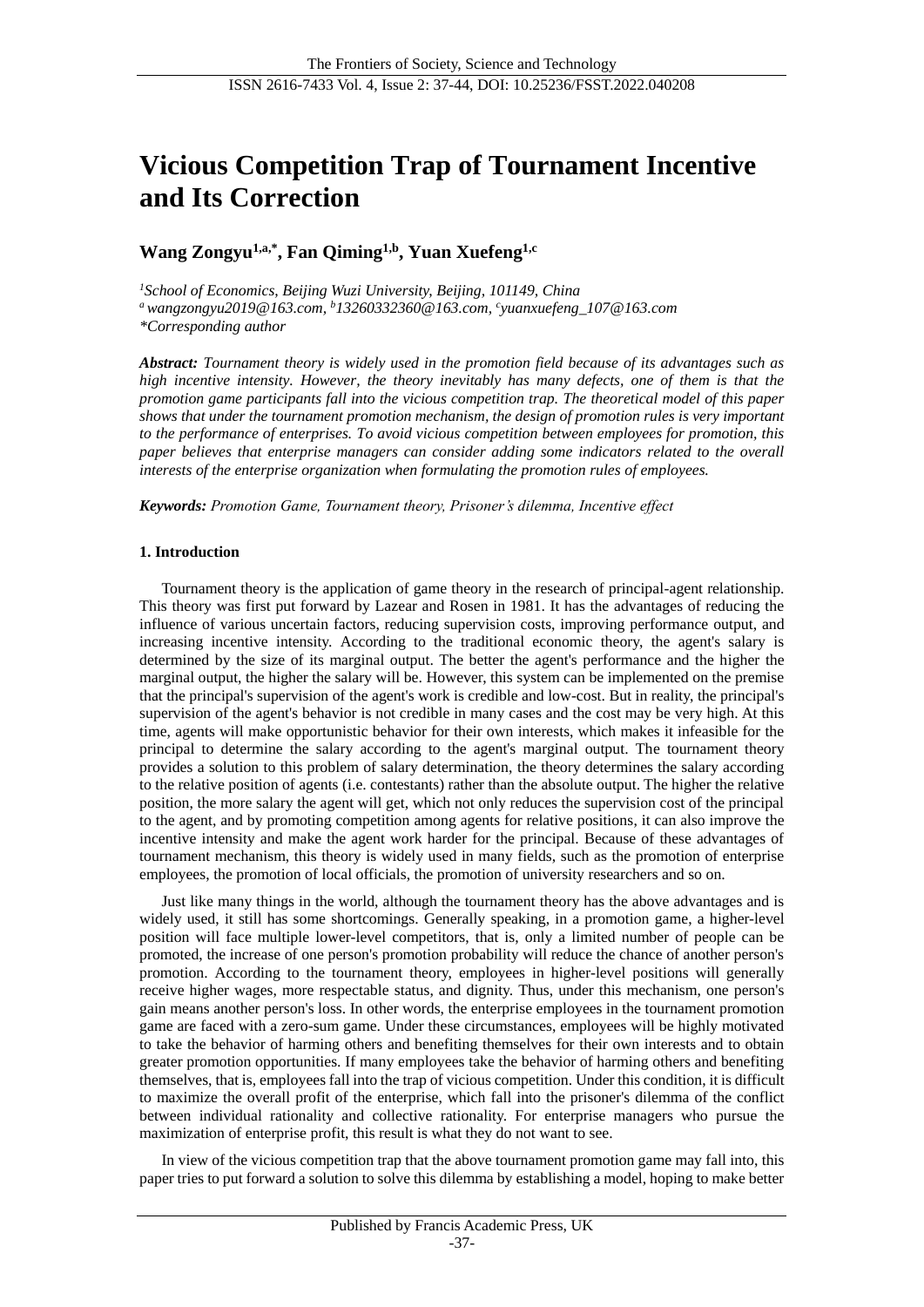use of the tournament mechanism for the principals of enterprises or governments in the process of incentivizing agents and avoid too much negative influence from it.

#### **2. Literature review**

Tournament theory analyzes the incentive mechanism of principal-agent relationship in corporate management, which was first proposed by Lazear and Rosen in 1981. The principal of the company usually implements a different salary reward mechanism for agents with different abilities. However, due to the high information cost and supervision cost, in the process of actual operation, the principal will determine who can be promoted by investigating the relative performance rather than the absolute performance of the agent.[1] In recent years, domestic scholars are also studying tournament theory in combination with practical applications. On the basis of summarizing the previous literature, Qiu weinian studied the incentive of the salary gap between the internal senior management teams to the members of the senior management team, he believes that increasing the salary gap between the senior management teams can reduce costs and provide strong incentives for agents consistent with the interests of the principal.[2] Wang Yongle and Wu Jizhong introduced collectivism and high power distance into their research on enterprise performance in China. Through empirical test, they believe that the salary gap between employees at different organizational levels is positively correlated with enterprise performance, This result supports the championship theory, while the employee salary gap within the same organizational level is not or negatively correlated with enterprise performance, The result is in line with the expectation of behavior theory.[3] Zhang Hong and others confirmed the existence of tournament competition within the company with the personnel data of a company for 13 years, that is, the improvement of the employee's own output level will increase his promotion probability, while the improvement of other people's output level will reduce the employee's promotion probability. In addition, they also used data to test the impact of risk on promotion reward.[4] In view of the long-standing problem of the coexistence of high quantity and low quality of academic papers in China's academic circles, Liu Haiyang and others believe that this impetuous phenomenon is rooted in the Academic Tournament mechanism implemented under information asymmetry. They described the above characteristics by establishing a two-stage Title competition model and find that the real prosperity of China's academic circles depends on peer review and the establishment of tenure system. [5] Yan Wei and Yang Jinlan summarized the research status of tournament mechanism from three aspects: theoretical research, empirical test, and related application, and summarized and put forward five deficiencies of the theory. [6]

As for the tournament theory, many domestic scholars have researched it in combination with the promotion of local officials in China. Zhou Li'an used the tournament mechanism to explain the longstanding phenomenon of protectionism and redundant construction among local governments in China during the Economic Transition Period of China.[7] Through the research on the Promotion Tournament, he believed that the Promotion Tournament is an important source of China's economic miracle, but it also has some defects, such as the distortion of incentives, the transformation of government functions, etc. These problems make the application of this theory facing an important transformation.[8] The tournament mechanism has been used to encourage the promotion of officials before the reform and opening-up of China. Through the investigation of the central-local relations during the Great Leap Forward, Zhou Feizhou pointed out that the highly centralized control will not only lead to the emergence of the tournament system, but also lead to the failure of the tournament. [9] Through field investigation, Chen Tan and Liu Xingyun found that under the promotion tournament system, the promotion of grassroots government officials is often the result of multiple reasons include surface and background factors. Factional relations, political background, social network, and other background factors can often affect the promotion of grass-roots cadres.[10]

From the current research situation, because the tournament theory has the basic feature of paying attention to the relative rank of agent's job performance, as a result of this, no matter which field scholars apply the tournament theory to study, they basically admit that the tournament theory will produce the adverse consequences of vicious competition between agents, which we call the vicious competition trap of tournament theory. However, as for how to get rid of this trap, the academic circles have not put forward an ideal solution. This paper establishes a simple model to analyze the internal causes of vicious competition under the tournament theory and tries to provide an idea to improve the design of incentive mechanism, so as to avoid vicious competition between agents and promote them to strengthen cooperation, finally realize the maximization of collective interests.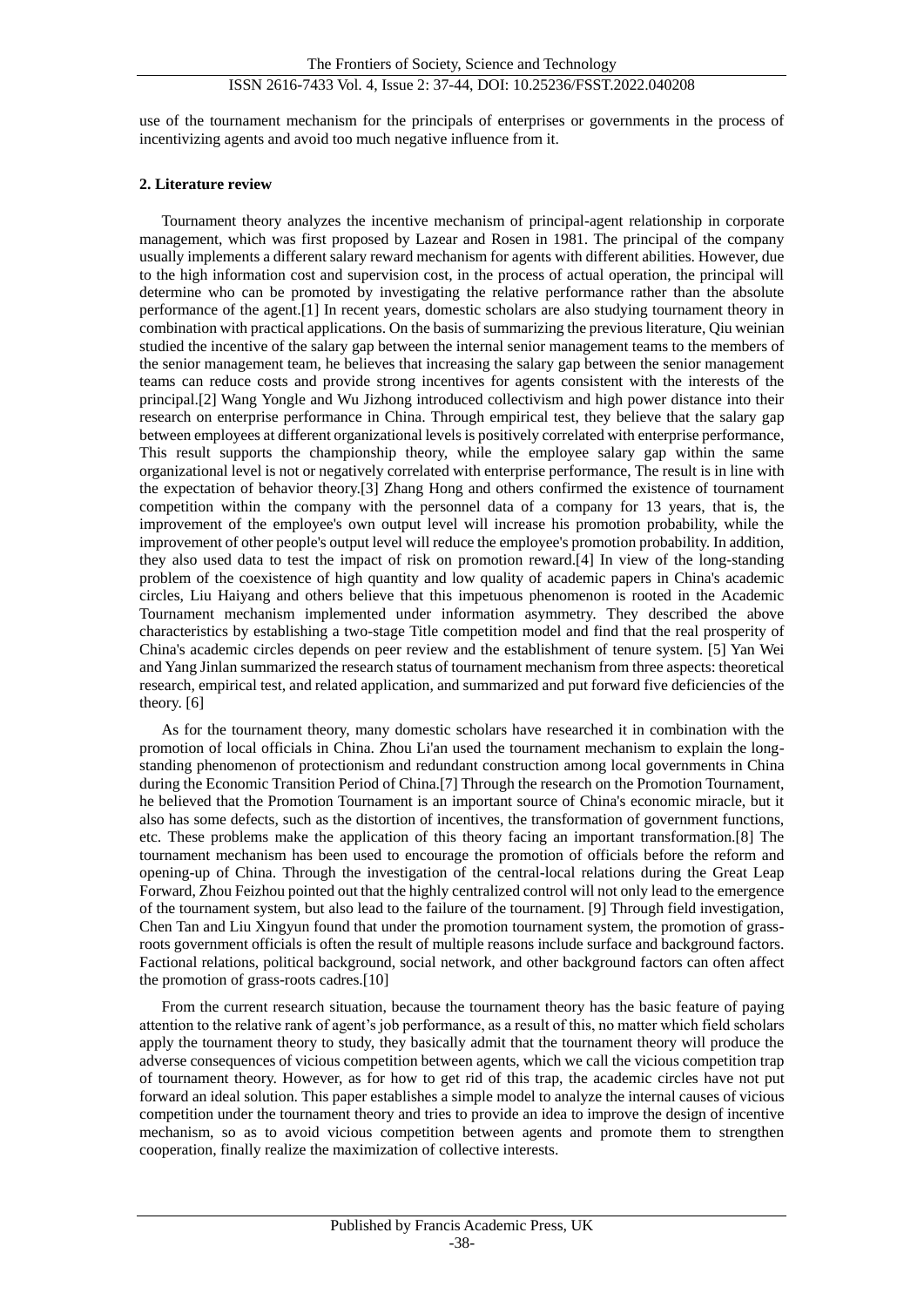#### ISSN 2616-7433 Vol. 4, Issue 2: 37-44, DOI: 10.25236/FSST.2022.040208

#### **3. Problem description**

In an enterprise, multiple employees at the lower level must carry out a fierce zero-sum game in order to compete for limited number of senior positions, that is, a few people who get promoted are based on others who have not been promoted, and the intensity of competition is directly proportional to the number of people participating in the competition. So, what impact will the promotion tournament system have on employees' behavior? If getting a promotion or not makes little or no difference to the employee, vicious competition will not occur among employees in the same position, and vicious competition will also bring many costs, such as the decline of the overall performance of the company, the damage to the feelings between employees, and the consumption of employees' time and energy. These shortcomings can be avoided if employees don't care if they get promoted or not. But in the reality, the problem is that whether employees can get promotion not only reflects their own ability and value, but also relates to their status and dignity. More importantly, as the competition become more and more fierce, the salary gap of employees at different level of position will become larger and larger, this is also directly related to the economic interests of employees in the material world. Generally speaking, the salary increase brought by employees' promotion will increase with the increase of promotion difficulty. Therefore, to get a higher salary and reflect their self-worth, employees will tend to act at the expense of others to improve their performance rank and win a limited promotion quota under the promotion tournament system.

The reason why the fiercer the promotion competition is, the greater the salary increase brought by promotion can be explained by the following model:

Lazear and Rosen assume that there are two homogeneous employees in the same position, recorded as employee 1 and employee 2, and their output equation is:

$$
q_i = \mu_i + \epsilon_i, i \in \{1, 2\} \tag{1}
$$

In the above equation,  $q_i$  represents the output of employee i,  $\mu_i$  represents the employee i's level of effort,  $\epsilon_i$  represents random disturbance term, Suppose the competitive wage contract given by the company is  $(W_1, W_2)$ ,  $W_1$  represents the salary of the successful employee who is promoted, and  $W_2$ is the salary of the loser who is not promoted. Therefore,  $W_1 - W_2$  represents salary increase brought by promotion, namely promotion reward. The effort cost of employees is  $C(\mu)$ ,  $C(\mu)$  satisfy  $C' > 0$ and  $C'' > 0$ . Assuming that the employee is risk neutral, in this case, the optimization problem of employee I is:

$$
MaxPW_1 + (1 - P)W_2 - C(\mu_i)
$$
 (2)

In the above formula,  $P$  is the probability that employee  $i$  wins in the promotion game. It can be known from the first-order derivation of employee optimization problem:

$$
(W_1 - W_2) \frac{\partial P}{\partial \mu_i} = C'(\mu_i)
$$
 (3)

This first derivative equation is the employee's decision equation, it includes three parts:  $(W_1 - W_2)$ represents promotion reward,  $\partial P/\partial \mu_i$  represents the marginal impact of the employee's effort on the employee's promotion probability.  $C'(\mu_i)$  on the right of the equal sign is the marginal cost of employees' efforts.

It can be seen from the homogeneity and symmetry of employees that  $\mu_1 = \mu_2 = \mu^*$  at the equilibrium state. Suppose the price of the company's products is  $V$ , and the company is risk neutral. In the social optimal state, the salary contract formulated by the company makes the marginal output of the employee's optimal input equal to its marginal cost:  $V = C'(\mu^*)$ , This means that the salary contract formulated by the company should meet:

$$
(W_1 - W_2)\partial P/\partial \mu_i = V \tag{4}
$$

This equation is the optimal decision-making equation when the company reaches the social optimal state.

Therefore, assuming that the price V of the company's products in the market is fixed, the promotion reward  $(W_1 - W_2)$  is negatively correlated with the marginal impact  $\partial P/\partial \mu_i$  of employees' effort on promotion probability, when the competition between employees becomes more and more fierce, if the employee's effort remains the same, it will be more difficult for them to win the competition and get promotion than before, in other words, the more intense the competition among employees, the smaller the value of  $\partial P/\partial \mu_i$  will become. Therefore, to maintain the optimal decision equation (4), the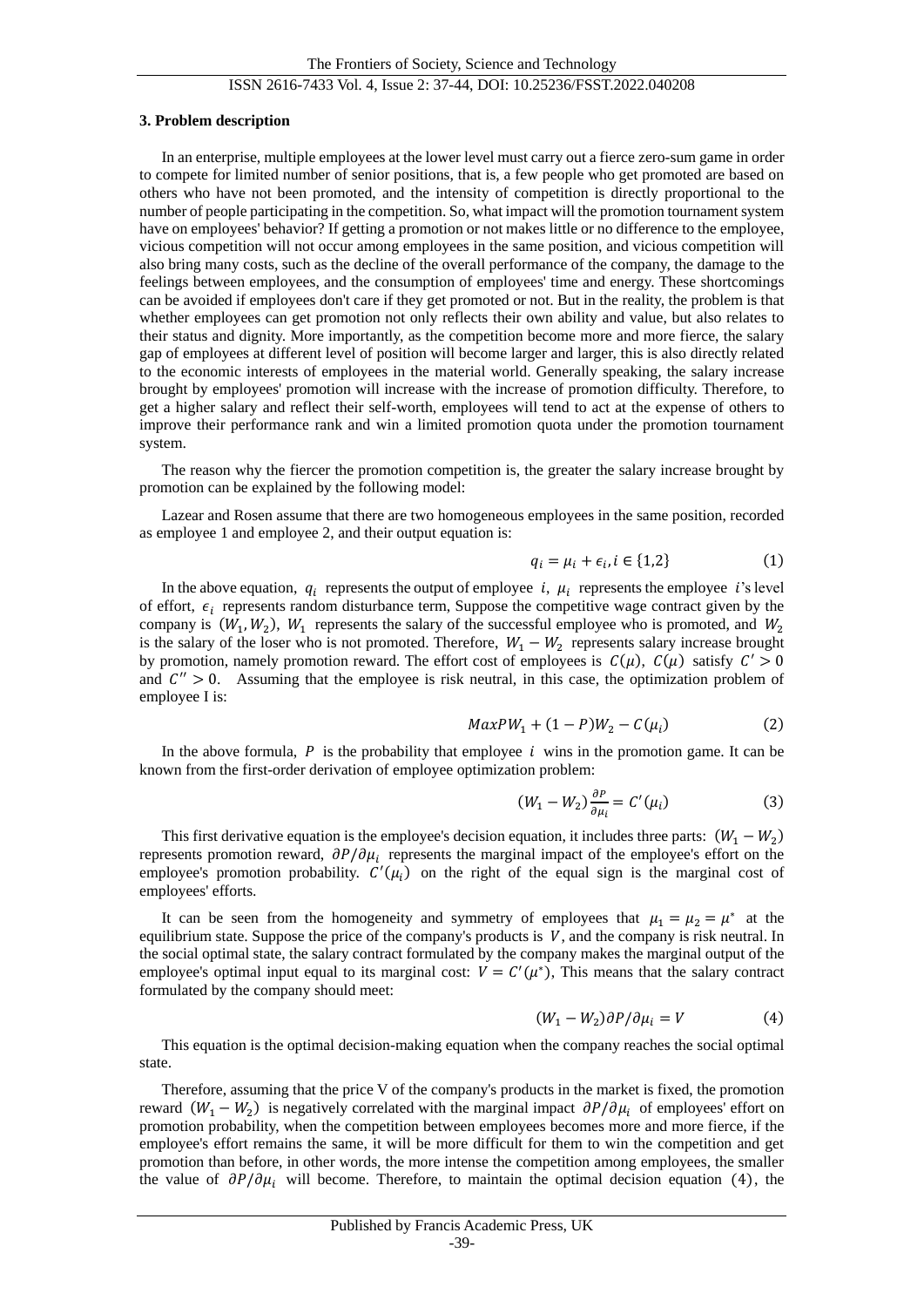company's managers will choose to increase  $(W_1 - W_2)$ , that is, increase the salary increase that employees get when they get promoted.

Through the above analysis, it can be seen that with the intensification of competition, the managers of the enterprise will increase the promotion rewards for employees, which will lead to the expansion of the income gap between employees who have been promoted and those who have not been promoted, which in turn will further aggravate the competition among employees. Under the tournament mechanism, the intensification of competition will eventually evolve into vicious competition between employees at the expense of others. From the perspective of the overall interests of the enterprise, strengthening cooperation among employees is an ideal state. Under the promotion system, on the one hand, employees will work hard for their own promotion, improve their work performance, and make themselves more likely to stand out in the competition with colleagues in the same position; At the same time, on the other hand, employees should also cooperate with each other for the overall interests of the enterprise under the requirements of the leaders, and strive to maximize the profits of the enterprise. Obviously, there is a contradiction between the objectives of these two aspects. But in reality, when facing conflict, employees will generally focus on the first goal for their own interests, which can also explain that in reality, to promote, enterprise employees are more likely to intrigued against each other and vicious competition than mutual cooperation. In the promotion game between local officials, local officials in the tournament competition are also faced with two competitive objectives. First, they compete for the economic output and tax revenue of their region, and second, they compete for their own political promotion (improve their relative ranking with officials in other regions in terms of ruling performance).

We can use a payoff matrix of prisoner's dilemma to express this kind of uncooperative behavior more intuitively among enterprise employees under the tournament system. Suppose that two homogeneous employees 1 and 2 in the same position compete for the same higher position. The payoff matrix is as follows. The numbers in the payoff matrix are only for more intuitive explanation of the problem and have no practical significance.

|               | Uncooperative | Cooperative |
|---------------|---------------|-------------|
| Uncooperative | ັ້            |             |
| Cooperative   |               |             |

*Table 1: Payoff matrix.*

In this payoff matrix, (Uncooperative, Uncooperative) is a Nash equilibrium. When employee 1 chooses "Uncooperative", employee 2 will get 5 benefits from choosing "Uncooperative" and 3 benefits from choosing "Cooperative", when employee 1 chooses "Cooperative", employee 2 will get 10 benefits from choosing "Uncooperative" and 8 benefits from choosing "Cooperative", so "Uncooperative" is the best choice for employee 2; When employee 2 chooses "Uncooperative", employee 1's benefit from choosing "Uncooperative" is 5 and the benefit from choosing "Cooperative" is 3, when employee 2 chooses "Cooperative", employee 1's benefit from choosing "Uncooperative" is 10 and the benefit from choosing "Cooperative" is 8, Therefore, "Uncooperative" is also the best choice for employee 1. It should be noted that the "Un cooperation" here includes all the possibilities of "Uncooperative", including not only the two employees who do their own work, do not contact and interfere with each other, but also the vicious competition between the two employees. According to the definition of Nash equilibrium, (Uncooperative, Uncooperative) is a Nash equilibrium of prisoner's dilemma game. In fact, (Uncooperative, Uncooperative) is also the only Nash equilibrium in the prisoner's dilemma game. However, it is not difficult to see from the payoff matrix that (Cooperative, Cooperative) is the best choice for the whole enterprise, because when two employees choose to cooperate, the overall income of the enterprise is 16, which is not only greater than the income 10 when both employees do not cooperate, but also greater than the income 13 when only one employee cooperates, and the other employee does not cooperate. Therefore, for enterprise managers, the original intention of adopting the Tournament mechanism is to encourage employees to work harder and bring greater benefits to the enterprise, but the reality is often counterproductive.

#### **4. Basic model**

This section attempts to establish a simple model to explain the internal motivation of enterprise employees to choose non cooperative behavior under the Tournament mechanism, and then try to modify the model to encourage employees to actively cooperate. This model is an extension of Zhou Li'an Tournament model.[7]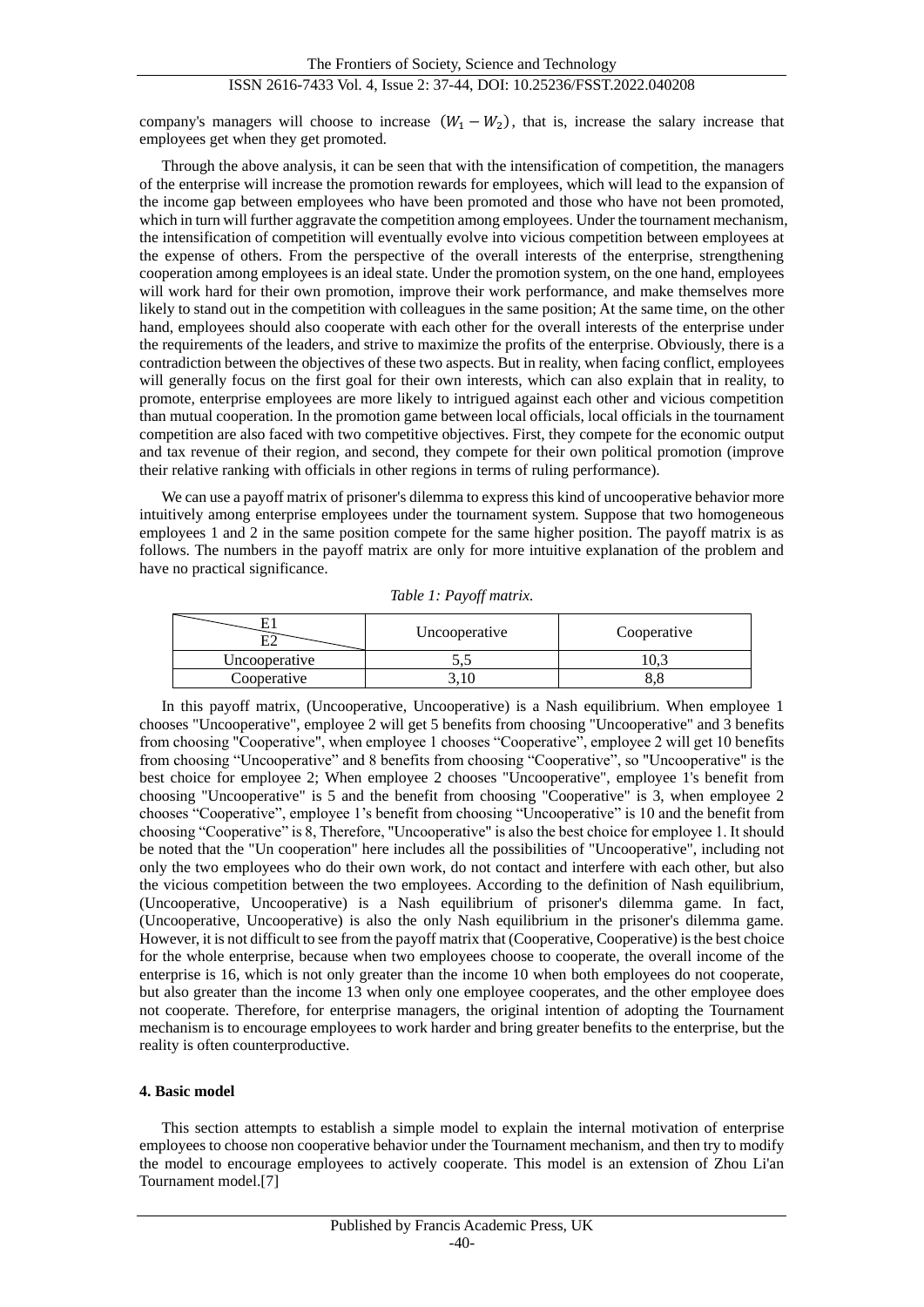We still assume that in an enterprise, there are homogeneous employees 1 and 2 with the same position competing for the same higher-level position. The personnel department of the enterprise evaluates their work performance, and the employees with good performance will get the only chance for promotion. The relationship between each employee's efforts and their work performance can be expressed by the following formula:

$$
y_i = a_i + ra_j + e_i \ (i = 1, 2; i \neq j)
$$
 (5)

In the above formula,  $y_i$  represents the work performance of employee  $i$ , For example, it can be the number of products produced or sold by employee  $i$  per unit time, which is characterized by easy measurement and comparison;  $a_i$  represents the working effort of employee i,  $a_j$  represents the working effort of employee  $j$ ,  $r$  represents the influence coefficient of employee  $j$ 's efforts on employee *i*'s work performance. The value range of  $r$  is assumed to be  $-1 < r < 1$ , This means that no matter whether the externality of employee *i*'s efforts on employee *i*'s performance is positive or negative, the impact of any employee's behavior on his own performance will always exceed that on others' performance. We call the externality of his own efforts on others' performance as employee 's spillflow effect on employee *i*.  $e_i$  is a random disturbance term, and  $e_i$  and  $e_j$  are independent of each other. We assume that  $e_i - e_i$  obeys a symmetric distribution F with an expected value of 0, independent and identically distributed. Due to the asymmetry of information, the enterprise personnel department cannot accurately understand the effort of each employee, but as mentioned above, the performance  $y_i$  of each employee is easy to measure and compare, so the incentive mechanism that the enterprise personnel department adopt can only be based on observable work performance.

It is assumed that the promotion rules of the Tournament mechanism of the enterprise are: If the work performance of employee *i* exceeds that of employee *j*, i.e.  $y_i > y_j$ , then employee *i* will be eligible for promotion and obtain the utility level of  $V$ , at this time, employee  $j$  cannot obtain the promotion qualification and can only obtain the utility of  $v(V > v)$ .

For  $i \neq j$ , the probability of employee i being promoted can be calculated as follows:

$$
Prob(y_i > y_j) = Prob[a_i + ra_j + e_i - (a_j + ra_i + e_j) > 0] = Prob[e_j - e_i < (1 - r)(a_i - a_j)] = F[(1 - r)(a_i - a_j)]
$$
(6)

So, the utility function of employee  $i$  is:

$$
U_i(a_i, a_j) = F[(1 - r)(a_i - a_j)]V + \{1 - F[(1 - r)(a_i - a_j)]\}v - C(a_i)
$$
\n(7)

Here  $C(a_i)$  refers to the cost that employee i needs to pay due to hard work, and it is assumed that  $C' > 0, C'' > 0.$ 

Take the partial derivative of the above formula to  $a_i$ , and obtain the first-order condition for maximizing the utility of employee  $i$ :

$$
(1-r)f[(1-r)(a_i-a_j)](V-v) = C'(a_i)
$$
\n(8)

Since we assume that  $(e_i - e_j)$  follows a symmetric distribution with an expectation of 0, under the condition of symmetric Nash equilibrium,  $a_i^* = a_j^*$ , therefore, the above first-order condition becomes:

$$
(1 - r)f(0)(V - v) = C'(a_i)
$$
 (9)

From the perspective of the whole enterprise, under the optimal arrangement of the whole enterprise, we will choose  $a_i$  and  $a_j$  to maximize the overall interests of the enterprise. At this time, for  $i \neq j$ ,

$$
Max(1+r)(a_i + a_j) - C(a_i) - C(a_j)
$$
\n(10)

The first order condition is:

$$
1 + r = C'(a_i) \tag{11}
$$

Comparing the two first-order conditions (10) and (11), it can be found that under the optimal condition of the enterprise (formula 11), The larger  $r$  means that employees work harder (i.e.  $a_i$ increases with the increase of  $r$ ), while under the current promotion rules (formula 10), the larger  $r$ means that employees work less hard (i.e.  $a_i$  decreases with the increase of  $r$ ).

That is to say, under the Promotion Tournament System, if two employees compete for the only senior position, the greater the positive externality of one employee's hard work to the performance of another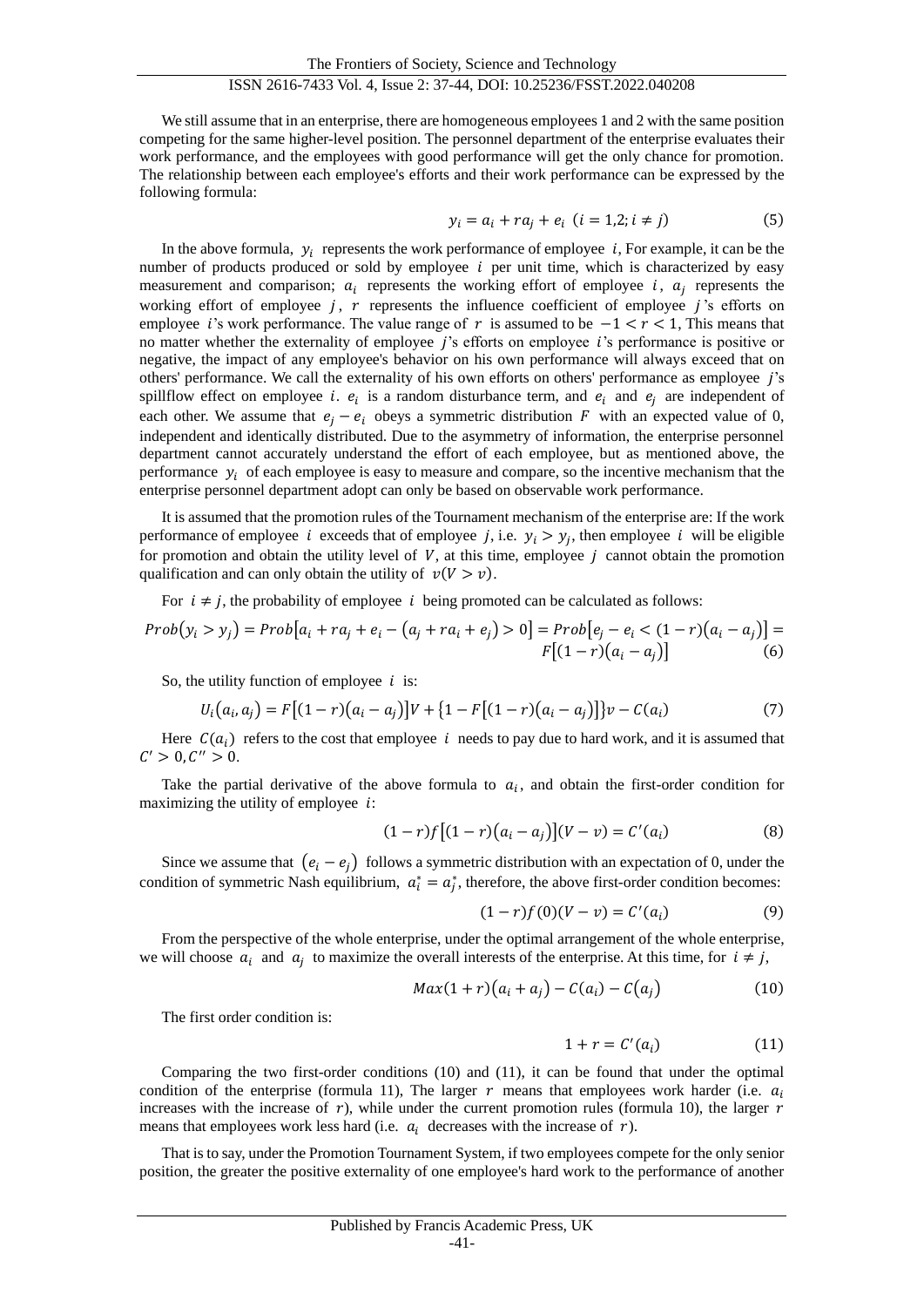(negative externality can be regarded as negative positive externality), namely the closer  $r$  is to 1, according to formula (10), the employee's incentive to work hard is weaker; On the contrary, if an employee has greater negative externalities to another employee's performance, that is, the closer  $r$  is to -1, according to formula (10), the employee's motivation to work hard will be stronger. Under the tournament system, employees in competition are more concerned about the relative position between themselves and competitors. In this case, competitors are not only encouraged to do things that are conducive to themselves, but also strongly encouraged to do things that are not conducive to competitors, especially those that harm others and benefit themselves. However, the desire for cooperation is relatively insufficient. For the enterprise, this vicious competition behavior of employees obviously can not maximize the interests of the enterprise.

As the above model shows, the reason why employees will compete maliciously lies in the defects in the design of incentive mechanism. Next, we try to modify it. The above promotion rule is that the personnel department of the enterprise compares the job performance  $y_1$  and  $y_2$  of the two employees, and according to their relative ranking, the employee with higher job performance will be eligible for promotion. Now, under the championship promotion mechanism, we need to design a more effective promotion rule s to make it meet that when  $s_i > s_j$ , employee i can win the competition, and ensure that under the first-order condition, the greater  $r$ , the more motivated employees will be to work hard. It should be noted that when  $r$  is greater, namely the positive externality of employees' efforts is greater. At this time, it means that the cooperation between employees is easier, in other words, the harder employee  $i$  is, the more help it will objectively give to employee  $i$ 's performance. Therefore, in this process, on the one hand, employees work hard for their own promotion, on the other hand, they objectively contribute more benefits to the enterprise through cooperation and realized incentive compatibility.

The revised promotion rules can be designed as follows:

$$
s_i = y_j + k a_i (k > 0)
$$
 (12)

$$
s_j = y_i + ka_j(k>0)
$$
 (13)

When  $s_i > s_j$ , employee *i* is qualified for promotion and obtains the utility level of *V*, while employee *j* is not qualified for promotion, and can only obtain the utility of  $v$ ,  $(V > v)$ . From this promotion rule, we can find that the promotion opportunity of each employee is not only positively related to their own efforts, but also positively related to the performance level of their competitors. Therefore, this can better motivate the employees to cooperate, to bring greater benefits to the whole enterprise.

For  $i \neq j$ , the probability of employee i obtaining promotion qualification can be calculated as follows:

$$
Prob(s_i > s_j) = Prob[y_j + ka_i - (y_i + ka_j) > 0] = Prob[a_j + ra_i + e_j + ka_i - a_i - ra_j - e_j - ka_j > 0] = Prob[e_i - e_j < (1 - r - k)(a_j - a_i)] = F[(1 - r - k)(a_j - a_i)] \tag{14}
$$

Therefore, the utility function of employee  $i$  is:

$$
U_i(a_i, a_j) = F[(1 - r - k)(a_j - a_i)]V + \{1 - F[(1 - r - k)(a_j - a_i)]\}v - C(a_i)
$$
(15)

Take the partial derivative of the above formula with respect to  $a_i$ , and the first-order condition for maximizing the utility of employee  $i$  is obtained as follows:

$$
(r+k-1)f[(1-r-k)(a_j-a_i)](V-v) = C'(a_i)
$$
\n(16)

Since we assume that  $(e_i - e_i)$  follows a symmetric distribution with an expectation of 0, under the symmetric Nash equilibrium,  $a_i^* = a_j^*$ , therefore, the above first-order condition becomes:

$$
(r + k - 1)f(0)(V - v) = C'(a_i)
$$
 (17)

At this time, as  $r$  increases, that is, the greater the positive externality of employees' efforts on the performance of their competitors, employees will work harder, so this promotion rule will not lead to vicious competition between employees at the expense of others, but is conducive to the overall interests of the enterprise. While pursuing personal promotion qualification, employees' personal goals objectively promote the overall interests of the enterprise and can realize incentive compatibility.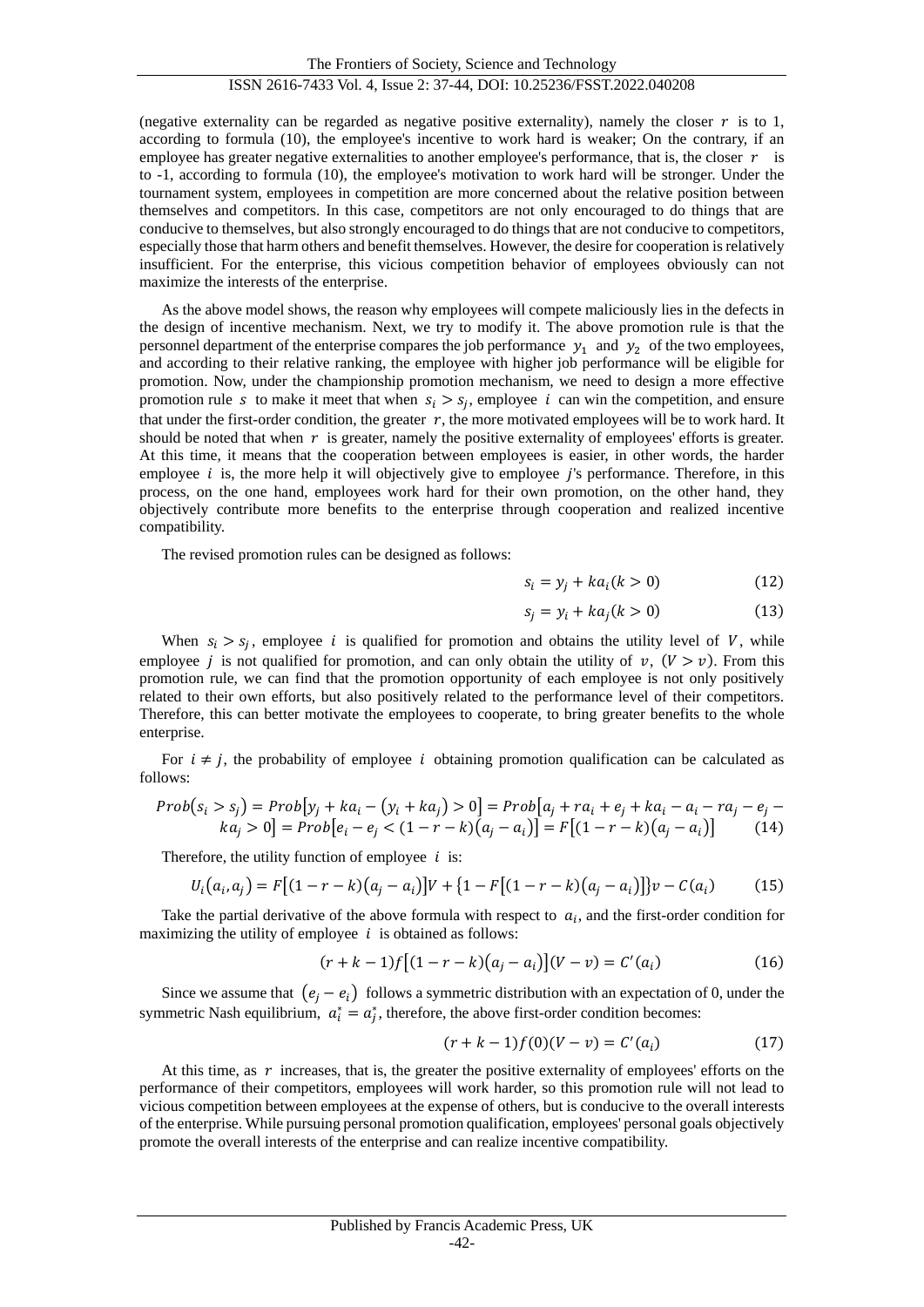### ISSN 2616-7433 Vol. 4, Issue 2: 37-44, DOI: 10.25236/FSST.2022.040208

#### **5. Recommendations and conclusions**

In order to better play the role of the promotion tournament mechanism and avoid vicious competition among agents in the process of striving for position promotion, this paper puts forward the following suggestions according to the previous analysis:

First, when designing the promotion rules, the rule makers should add some indicators related to the overall interests of the enterprise. For example, in the previous section, we added the performance of employee's competitors to the revised promotion rules. In this way, agents can be encouraged to act in the direction most conducive to the overall interests while working hard for their own promotion purpose, so as to realize incentive compatibility. System has a strong incentive and restraint effect. It stipulates what people can and cannot do. A good system can make bad people better, while a bad system will make good people worse. Therefore, designing reasonable promotion rules is very important to the interests of the principal and the whole enterprise.

Second, the principal needs to strengthen the supervision of the agent's behavior, take punitive measures for the agent's vicious competition at the expense of others, and increase the cost of the agent's noncooperation; Reward the agents who actively cooperate and are willing to contribute. However, due to the limited rationality of the principal and the existence of information asymmetry, the principal also needs to pay a certain cost for the supervision of the agent, such as the time cost of the principal and the cost of installing monitoring. Therefore, the principal needs to weigh the supervision cost and the income brought by the agent's efforts to cooperate, so as to maximize the overall interests of the enterprise, When the marginal supervision cost of the principal is equal to the marginal income of the agent's efforts, the interests of the enterprise are maximized.

Third, from the perspective of informal rules, the principal can also encourage the agent to cooperate and actively contribute to the collective by strengthening the ideological and moral education of the agent, strengthening the construction of corporate culture, and carrying forward the value of "personal interests subject to collective interests". However, informal rules are not mandatory, and their binding force is relatively insufficient compared with formal rules such as legal provisions and rules. In reality, when facing the conflict between personal interests and collective interests, most people will still focus on personal interests. Therefore, the effect of this practice has obvious limitations and can only be used as a supplement to the formal system.

Promotion tournament system has the advantages of reducing the influence of various uncertain factors, reducing supervision costs, improving the output of corporate performance, and increasing incentive intensity. However, due to the attention to the relative position of agents, there are also defects that lead to vicious competition. The main contribution of this paper is that through model analysis, we find that when the principal uses the tournament mechanism to select the agent to be promoted, the design of promotion rules directly affects the behavior of the agent. In order to the overall interests and avoid agents falling into the trap of vicious competition, the promotion rules need to include indicators related to the overall interests of the enterprise. At the same time, the principal's supervision and ideological and moral education of agents can also limit the vicious competition between agents. Because the specific situation of different organizations is more complex, what this paper adopts is only a simple and general model. When encountering more complex enterprise organizations, it also needs to carry out specific analysis according to specific problems.

#### **References**

*[1] Lazear, E., and S. Rosen. Rank-Ordered Tournaments as Optimal Labor Contracts[J]. Journal of Political Economy, 1981, 89(3): 841-864.*

*[2] Qiu weinian Tournament theory and incentive of senior management team [J] Modern management science, 2006,(08).*

*[3] Wang Yongle, Wu Jizhong The impact of salary gap on China's enterprise performance under the background of Chinese culture -- and the confirmation of the applicable objects of tournament theory and behavior theory [J] Contemporary finance and Economics, 2010(09):59-64.*

*[4] Zhang Hong, Zhou Li'an, Liang Jianzhang Internal promotion mechanism and its role -- Empirical Evidence from company personnel data [J] Management world, 2016 (04): 127-137 + 188.*

*[5] Liu Haiyang, Guo Lu, Kong Xiangzhen Incentive and distortion under the mechanism of academic championship -- what causes the high quantity and low quality of Chinese academic circles? [J]. Nankai Economic Research ,2012(01):3-18.*